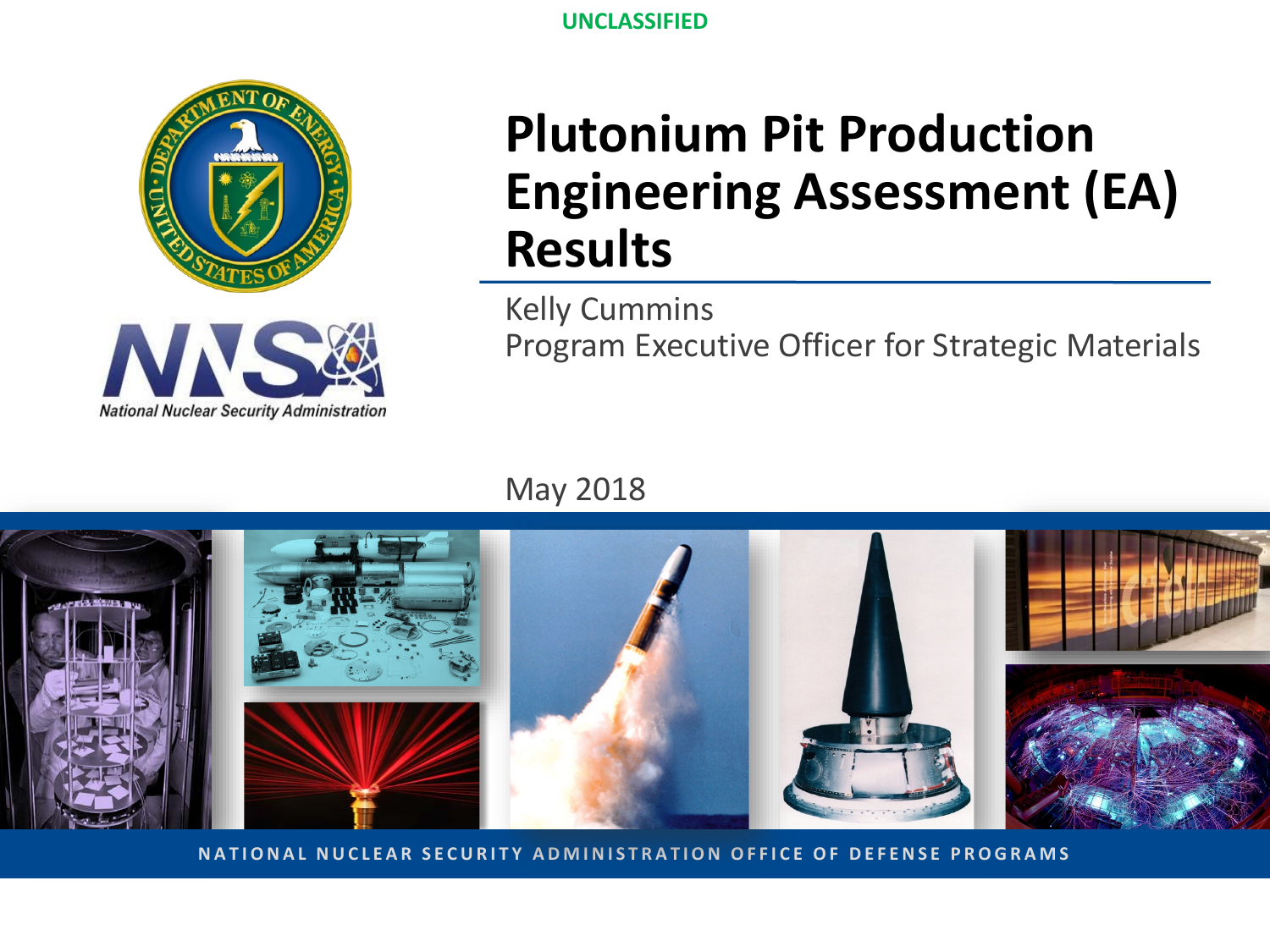

#### **Introduction**

#### **In accordance with the Nuclear Weapons Council Strategic Plan, NNSA will produce 80 WR ppy in 2030**

- The 2018 NPR emphasizes the need for "*an effective, responsive, and resilient nuclear weapons infrastructure*" that can "*adapt flexibly to shifting requirements*"
- NNSA will produce an enduring 30 pits per year (ppy) in 2026 in Plutonium Facility (PF)-4 at Los Alamos National Laboratory (LANL) under all alternatives
- The Engineering Assessment (EA) evaluated alternatives to provide an additional 50 ppy capability
- EA schedule estimates are **conservative;** NNSA will aggressively pursue risk reduction opportunities to meet this requirement
- **The Pu Pit Production EA is a follow-on activity to the Analysis of** Alternatives (AoA) to support DOE and NNSA decision-makers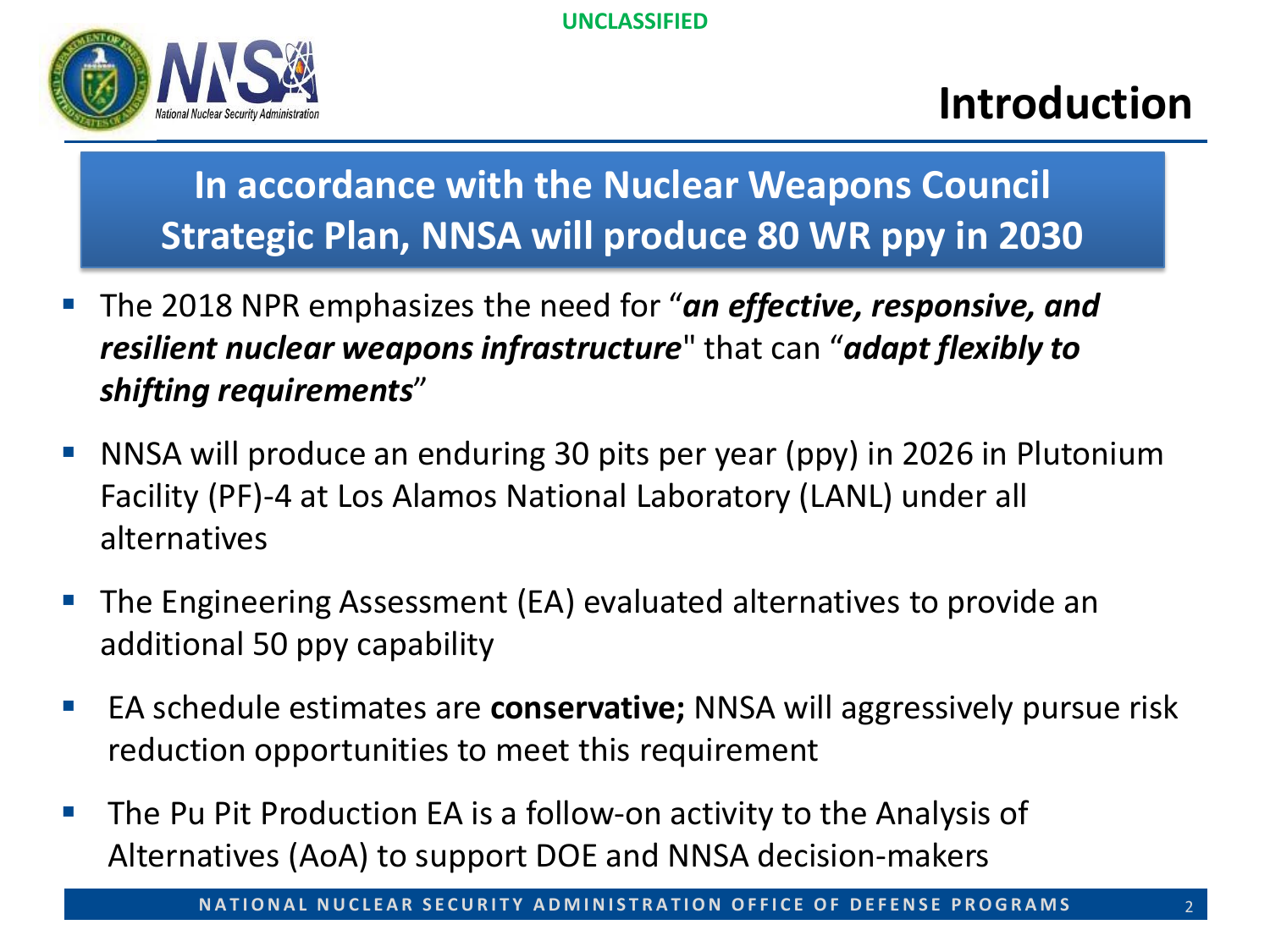

# **Plutonium Infrastructure Past & Present**

- Throughout the Cold War, multiple facilities and sites supported defense plutonium missions
	- Rocky Flats (CO), Pinellas (FL), Savannah River Site (SC), Hanford (WA), Lawrence Livermore National Laboratory (LLNL) (CA), and LANL (NM)
- Currently, the sole U.S. pit production capability is located in LANL's PF-4, which is 40 years old and will be over 50 years old in 2030
	- NNSA continues to provide resources to maintain PF-4 in an operational condition
	- Replacement and/or life extension will be required in the future
- $\blacksquare$  The increased operating tempo will be a challenge and PF-4 is a single point failure for this and other defense plutonium missions
- At the Savannah River Site, a former plutonium production site, there is a new security category 1/hazard category 2 structure that no longer has a mission need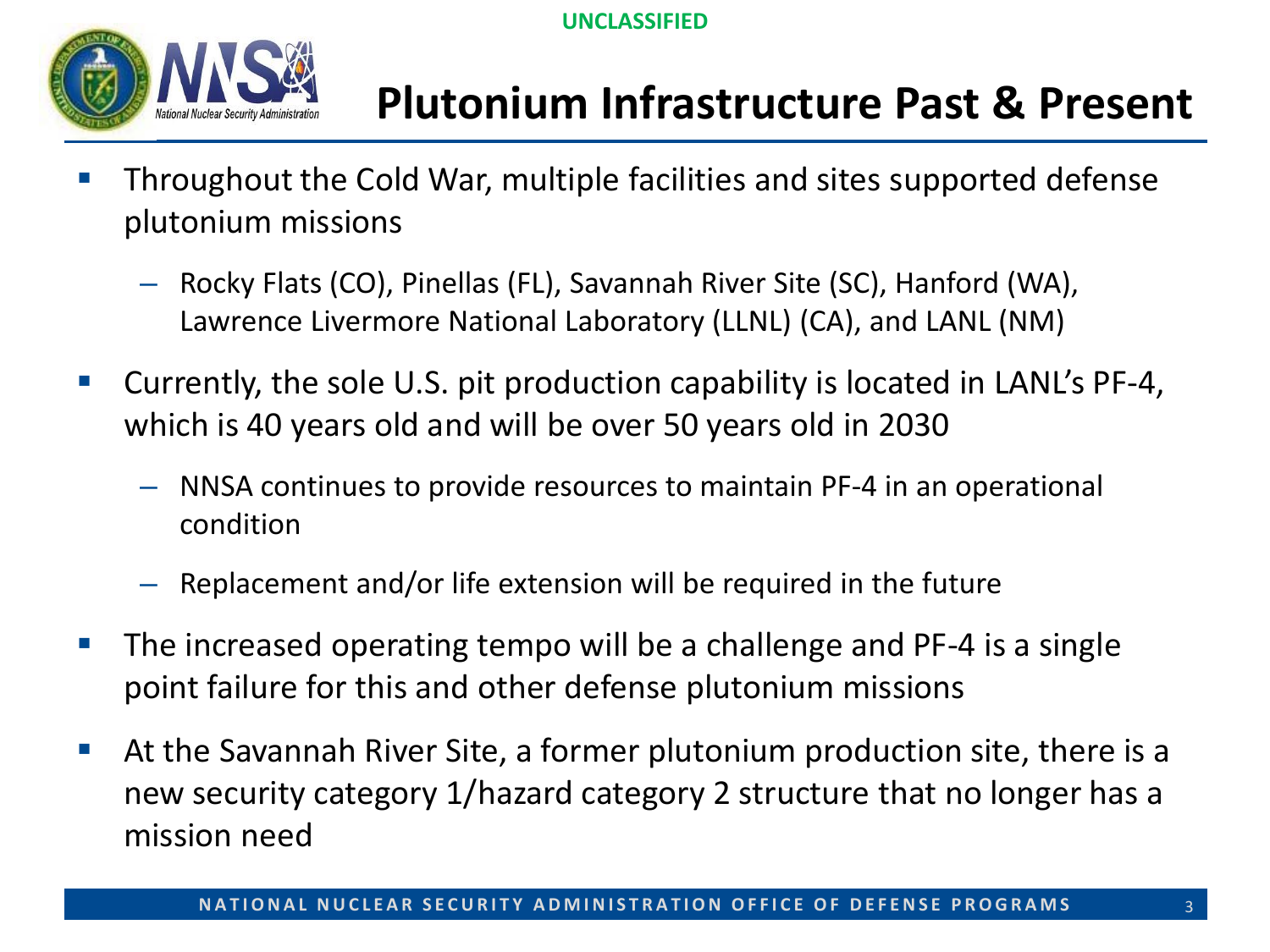

### **Analysis of Alternatives Results**

- NNSA completed an AoA for plutonium pit production in October 2017 as required by DOE Project Management requirements (DOE Order 413.3B)
- **The AoA assessed alternatives capable of producing 50 ppy (in** combination with 30 ppy in PF-4) and 80 ppy (stand-alone) to meet the sustained production capacity of no fewer than 80 ppy in 2030
- **41 options were evaluated and 5 options were selected for detailed** analysis
- Of those 5 options, 2 preferred alternatives were identified
	- 1. Refurbishing and repurposing facilities at the Savannah River Site
	- 2. Constructing additional facilities at LANL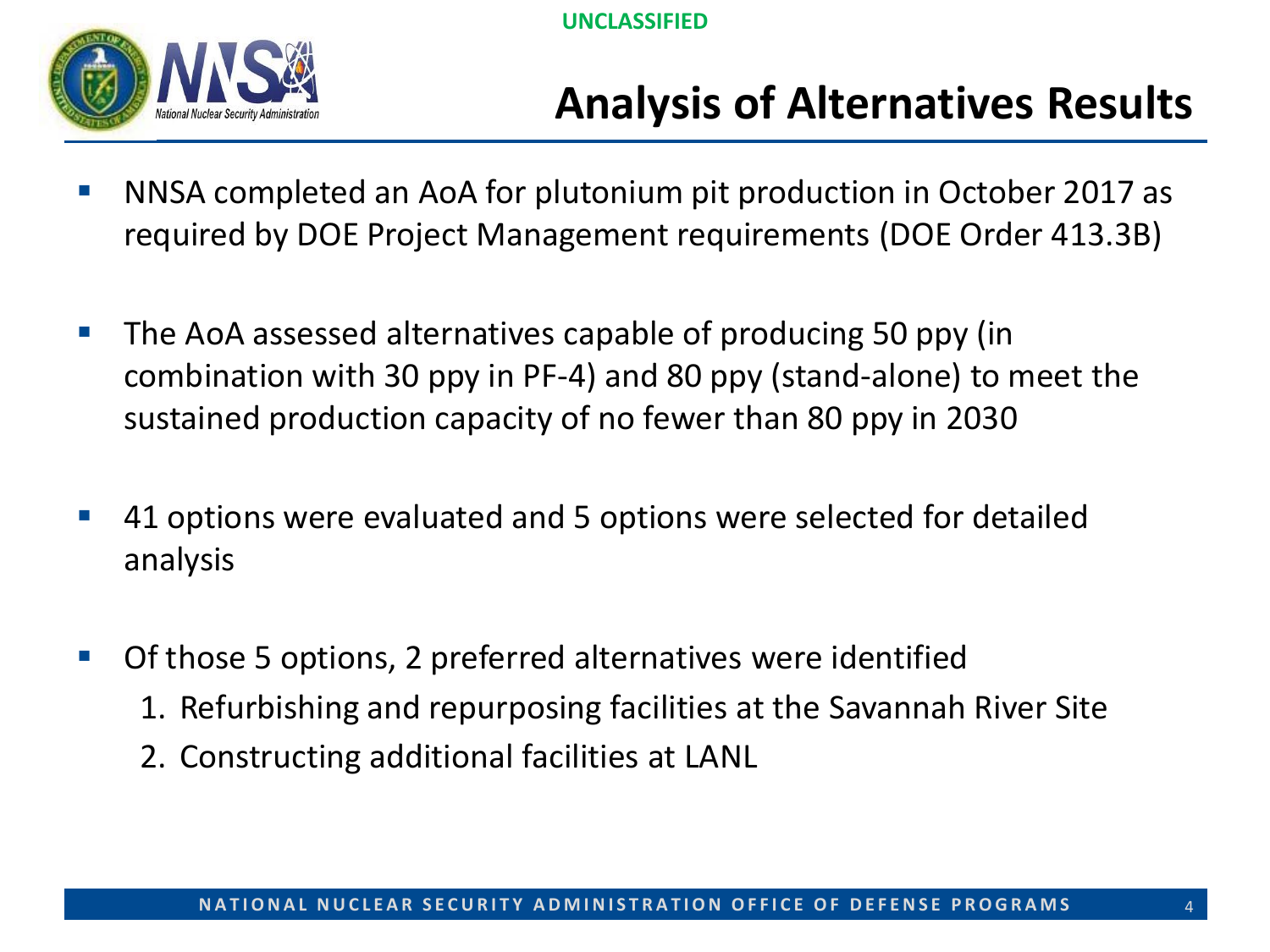

# **Engineering Assessment (EA) Scope**

- **The EA analyzed 50 WR ppy capacity options to complement an enduring** 30 WR ppy mission beginning in 2026 at LANL
- EA was completed by Parsons with plutonium expertise provided by a team of subject matter experts
- $\blacksquare$  It provides analysis related to
	- Cost
	- Schedule
	- Risk
	- Feasibility
- **Four alternatives were evaluated** 
	- 1 alternative at SRS
	- 3 alternatives at LANL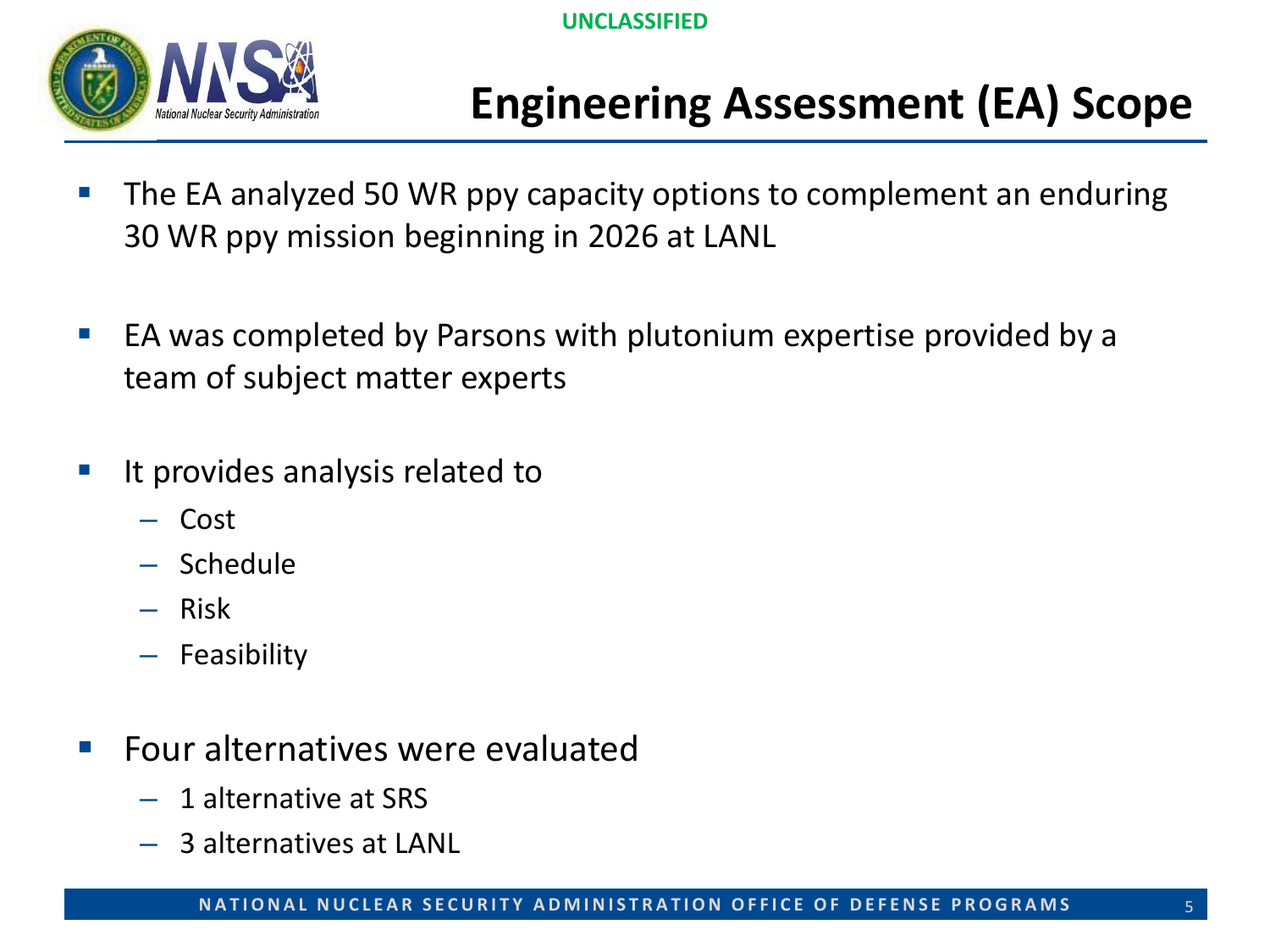

#### **Alternatives Assessed**

*All alternatives assume an enduring 30 WR ppy in PF-4 at LANL in 2026*

| <b>Alternative</b>                                                                                                                                                                                                                                                                                                                  | <b>Additional PF-4</b><br><b>Scope for 50 PPY</b>                                                                                                               | <b>Process Scope for</b><br><b>New Space</b>                                                                                             | <b>New Process Space Size</b><br>and Layout                                |
|-------------------------------------------------------------------------------------------------------------------------------------------------------------------------------------------------------------------------------------------------------------------------------------------------------------------------------------|-----------------------------------------------------------------------------------------------------------------------------------------------------------------|------------------------------------------------------------------------------------------------------------------------------------------|----------------------------------------------------------------------------|
| 1-Modify MFFF at SRS with<br><b>Production Modules</b><br>Install pit production equipment into the<br>existing MFFF at the Savannah River Site<br>to produce 50 ppy                                                                                                                                                                | <b>None</b>                                                                                                                                                     | Disassembly/Metal Prep<br>Foundry<br>Machining<br>Assembly<br>Aqueous<br><b>Analytical Chemistry</b><br><b>Material Characterization</b> | <b>MFFF</b><br>65,721 $ft2$                                                |
| 2a - Construct a Production Module<br>at LANL - Production Facility<br><b>Outside PF-4</b><br>Construct a new production facility with<br>25,873 ft <sup>2</sup> of process space at LANL to<br>produce 50 ppy                                                                                                                      | Aqueous                                                                                                                                                         | Disassembly/Metal Prep<br>Foundry<br>Machining<br>Assembly                                                                               | <b>50 ppy Production</b><br><b>Facility Module</b><br>25,873 $ft2$         |
| 2b - Construct a Production Module<br>at LANL - Production Capacity Split<br>with PF-4<br>Construct a new production facility with<br>18,488 ft <sup>2</sup> of process space and install<br>additional equipment in PF-4 to produce<br>50 ppy with a split flowsheet between<br>the facilities                                     | Disassembly/Metal Prep<br>Aqueous                                                                                                                               | Foundry<br>Machining<br>Assembly                                                                                                         | <b>Production Module</b><br>with Split Flowsheet<br>18,488 ft <sup>2</sup> |
| 2c - Use PF-4 as a Bridge Until<br><b>Construction of Production</b><br><b>Modules at LANL is Complete</b><br>Install additional equipment in PF-4 to<br>produce 80 ppy using 2 shifts while<br>constructing at least 3 new production<br>facilities with 23,370 ft <sup>2</sup> of total process<br>space that will produce 50 ppy | Bridge (2 Production Shifts):<br><b>Augment Production</b><br>Capabilities in<br>PF-4 (15 additional pieces of<br>equipment)<br><b>With Modules:</b><br>Aqueous | Bridge: N/A<br>Modules:<br>Disassembly/Metal Prep<br>Foundry<br>Machining<br>Assembly                                                    | <b>Multiple Production</b><br><b>Modules</b><br>23,370 $ft2$<br>6          |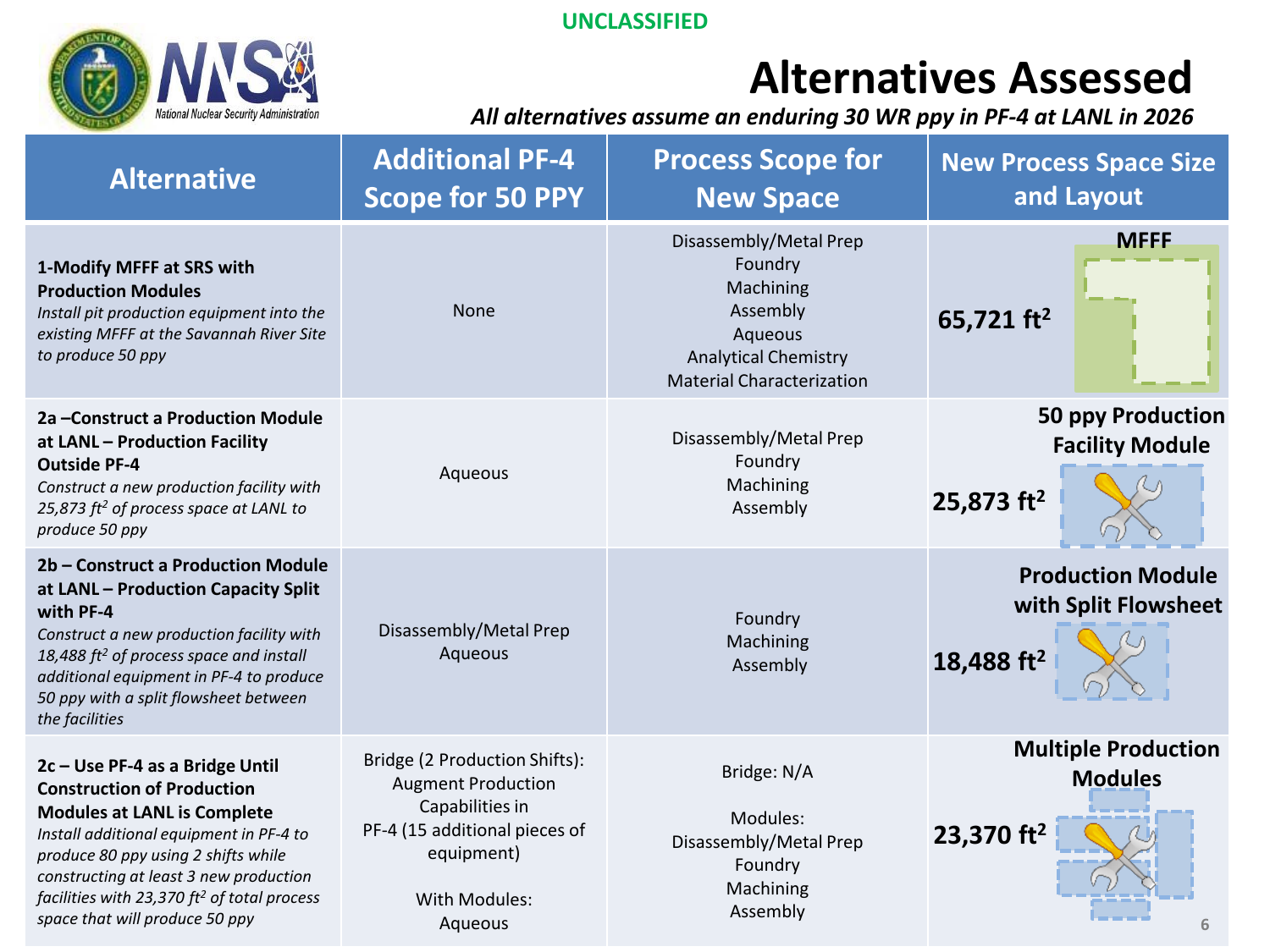

#### **Cost and Schedule**

- **The most conservative schedule estimates to achieve 80 ppy extend beyond 2030 for all alternatives, but opportunities exist to manage schedule risk**
- Cost and schedule ranges are for comparison purposes only and are based on Class 5 estimates (-20% to +100%) consistent with this phase of project definition
	- These are NOT baselined estimates, which will be set at Critical Decision 2 in 2022
- Schedule and risk distinguish the alternatives from each other more than does cost
- Schedule ranges reflect high-confidence estimates for construction completion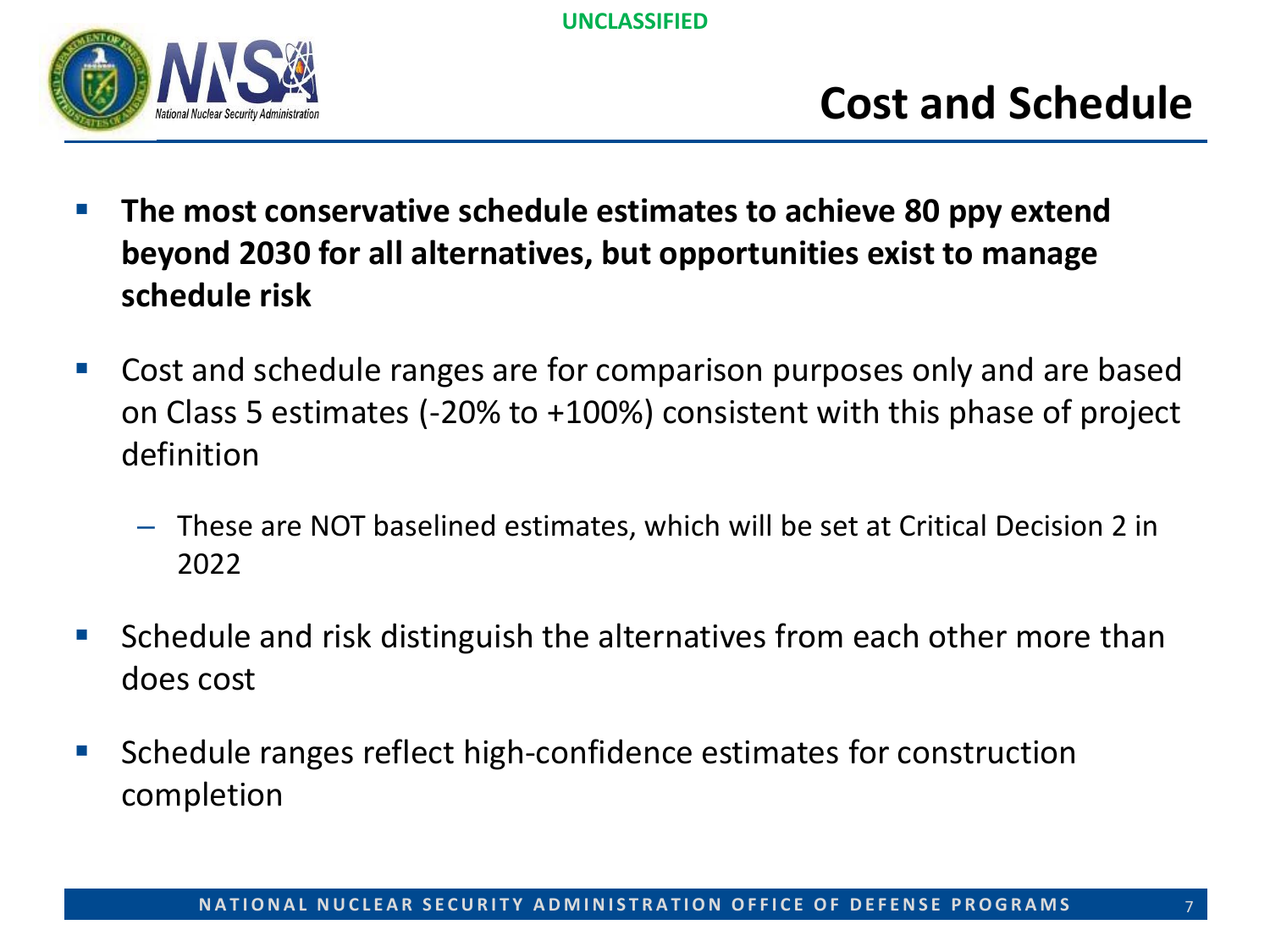



#### **Cost, Risk, and Schedule Comparison**

These are not baselined costs or schedules and

multiple opportunities exist to expedite the schedule with appropriate leadership direction

| <b>Alternative</b>                                                                          | <b>Estimated</b><br><b>Construction</b><br><b>Range High End</b> | <b>Residual Risks</b>                                         | <b>Estimated Construction</b><br><b>Completion (CD-4)</b><br>Range                   |
|---------------------------------------------------------------------------------------------|------------------------------------------------------------------|---------------------------------------------------------------|--------------------------------------------------------------------------------------|
| $1 -$ Modify MFFF at<br><b>SRS with Production</b><br><b>Modules</b>                        | \$4.6B                                                           | 10 Opportunities<br><b>3 Moderate Threats</b>                 | Jul. 2026 - Jan. 2030                                                                |
| 2a – Construct a<br>Module at $LANL -$<br><b>Production Facility</b><br><b>Outside PF-4</b> | \$5.2B                                                           | 1 Opportunity<br><b>11 Moderate Threats</b>                   | Apr. 2028 – Oct. 2031                                                                |
| 2b – Construct a<br>Module at $LANL -$<br><b>Production Capacity</b><br>Split w/ PF-4       | \$4.4B                                                           | 1 Opportunity<br><b>11 Moderate Threats</b><br>1 High Threat  | Mar. 2027 – Sep. 2030                                                                |
| 2c - Use PF-4 as a<br><b>Bridge Until</b><br>Construction of<br><b>Modules at LANL</b>      | \$5.8B                                                           | 1 Opportunity<br><b>19 Moderate Threats</b><br>3 High Threats | PF-4 Modifications -<br>Nov. 2025 - May 2029<br>Modules $-$ Jan. 2032 -<br>Jul. 2035 |

**NATIONAL NUCLEAR SECURITY ADMINISTRATION OFFICE OF DEFENSE PROGRAMS**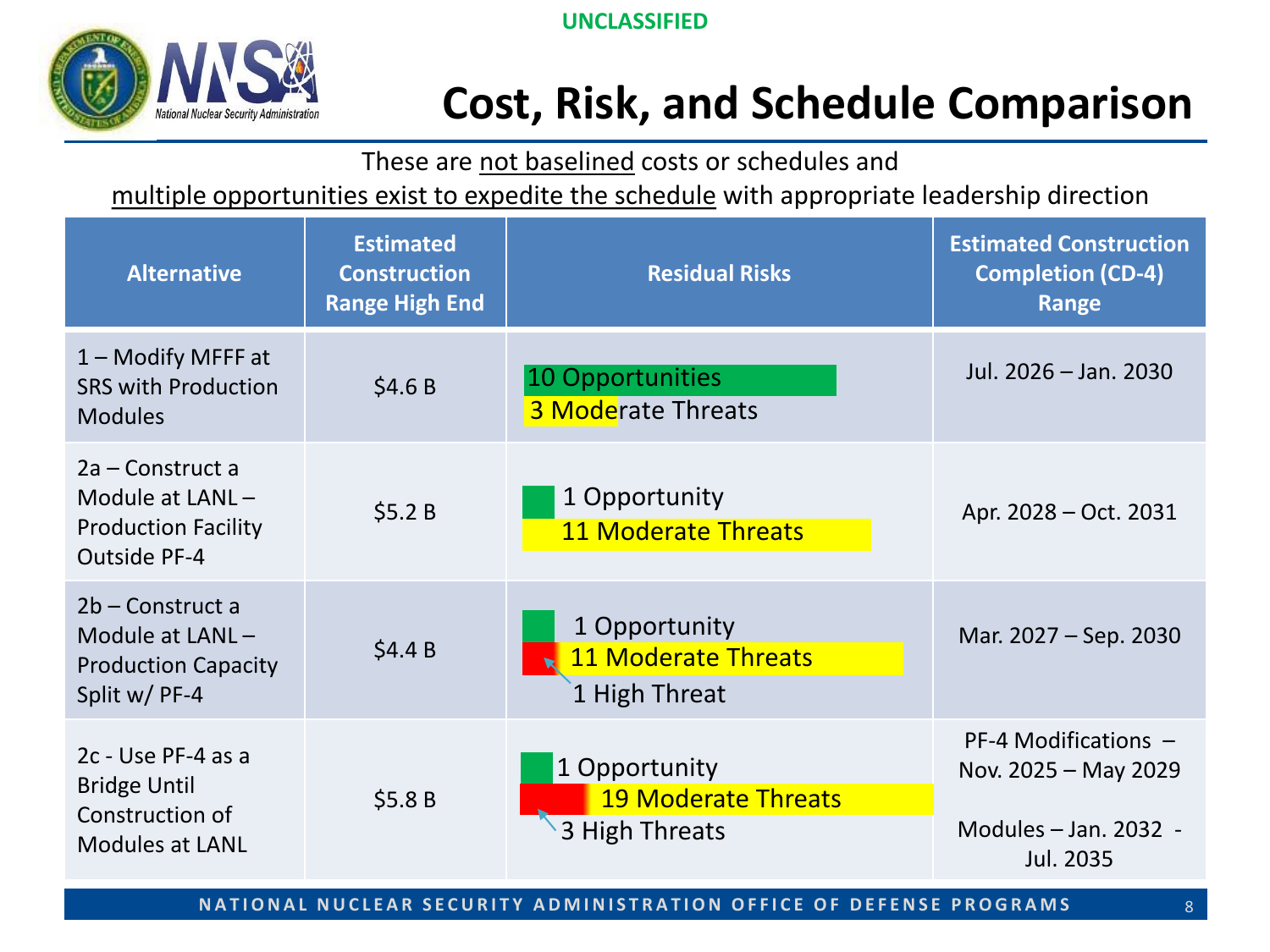

# **Schedule Opportunities**

- NNSA can shorten the schedule several years through leadership direction
- Several opportunities exist to shorten the **construction** schedule, including:
	- Working with Congress to secure a robust optimal funding profile
	- Using 2 shifts for construction and commissioning activities (the EA assumes 1 shift)
	- Tailoring processes by shortening review cycles and performing activities in parallel instead of in sequence
	- Managing scope to accelerate schedule
- Hot commissioning, qualification and ramp up to 50 WR ppy are assumed to take 5-10 years, but several opportunities exist to meet the 2030 date, including:
	- Applying lessons learned from reaching 30 ppy to reduce time to produce WR pits
	- Establishing an aggressive operational release plan
	- Leveraging LANL, regardless of option selected, to support workforce development
- Regardless of the site selected for the 50 ppy mission, NNSA could maximize pit production in PF-4 to the extent practicable while simultaneously pursuing construction at either site
	- This would reduce schedule risk but also introduce additional operational risk from double shift work

NNSA remains committed to producing 80 ppy in 2030 and will aggressively pursue risk reduction opportunities to meet this requirement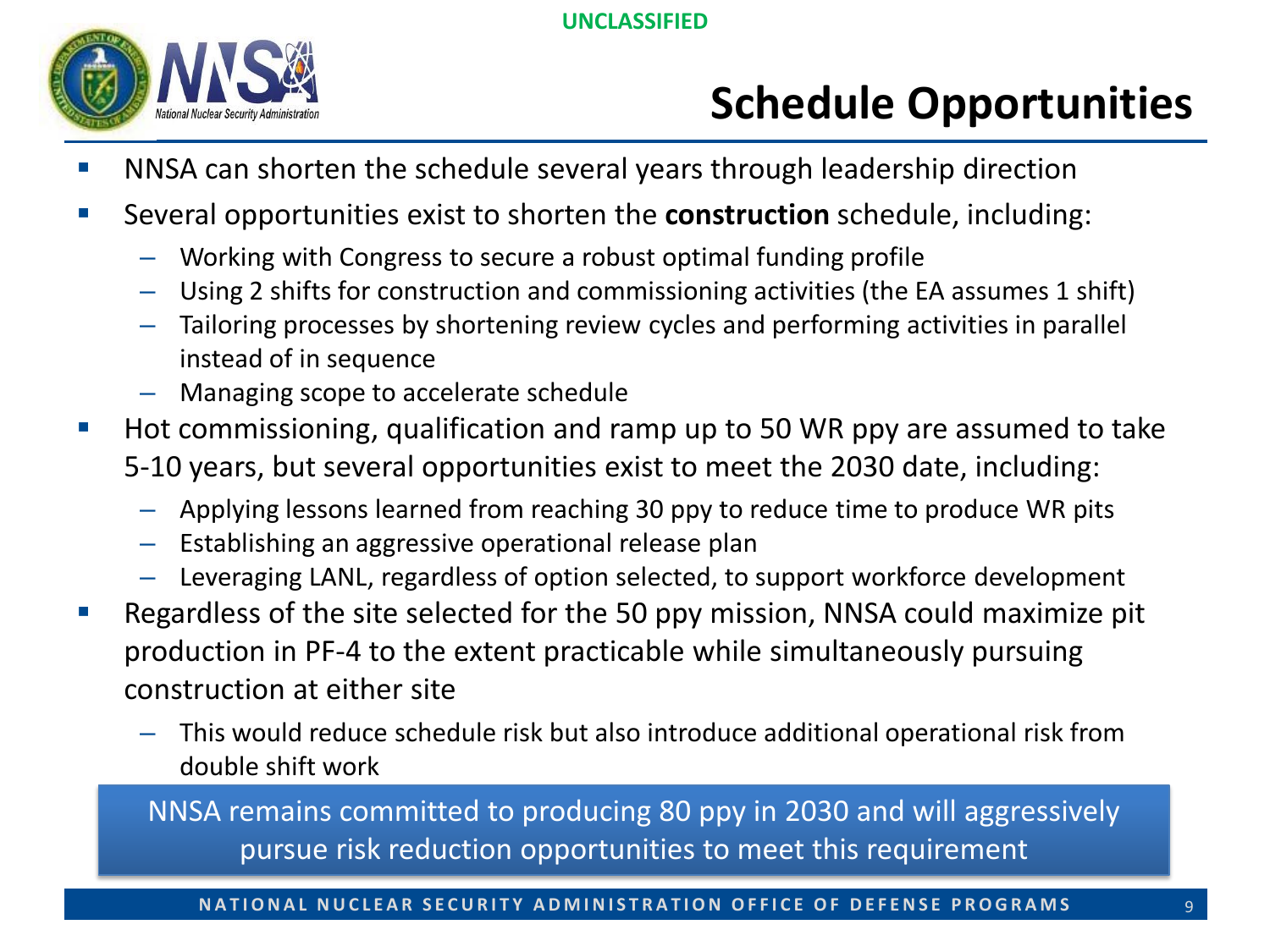

# **Lifecycle Costs (LCC)**

|               | Alternative 1   Alternative 2a   Alternative 2b   Alternative 2c |         |               |
|---------------|------------------------------------------------------------------|---------|---------------|
| <b>S27.8B</b> | \$18.8B                                                          | \$14.3B | <b>S14.8B</b> |

- Pit production activities at two sites would result in higher LCCs
- LCCs do not include the future cost of PF-4 replacement or life extension
- LCCs costs do not include offset to Alternative 1 (MFFF) by reducing overall nuclear complex LCCs (e.g., consolidating K-Area Material Storage Facility activities in MFFF and enabling DOE/NNSA to exit an old facility)
- Path forward should not be decided solely on lowest cost, which could constrain pit production to a single facility at a single site
- The alternative with the lowest LCC would not meet the Administration's stated policy for "*an effective, responsive, and resilient nuclear weapons infrastructure*" that can "*adapt flexibly to shifting requirements*"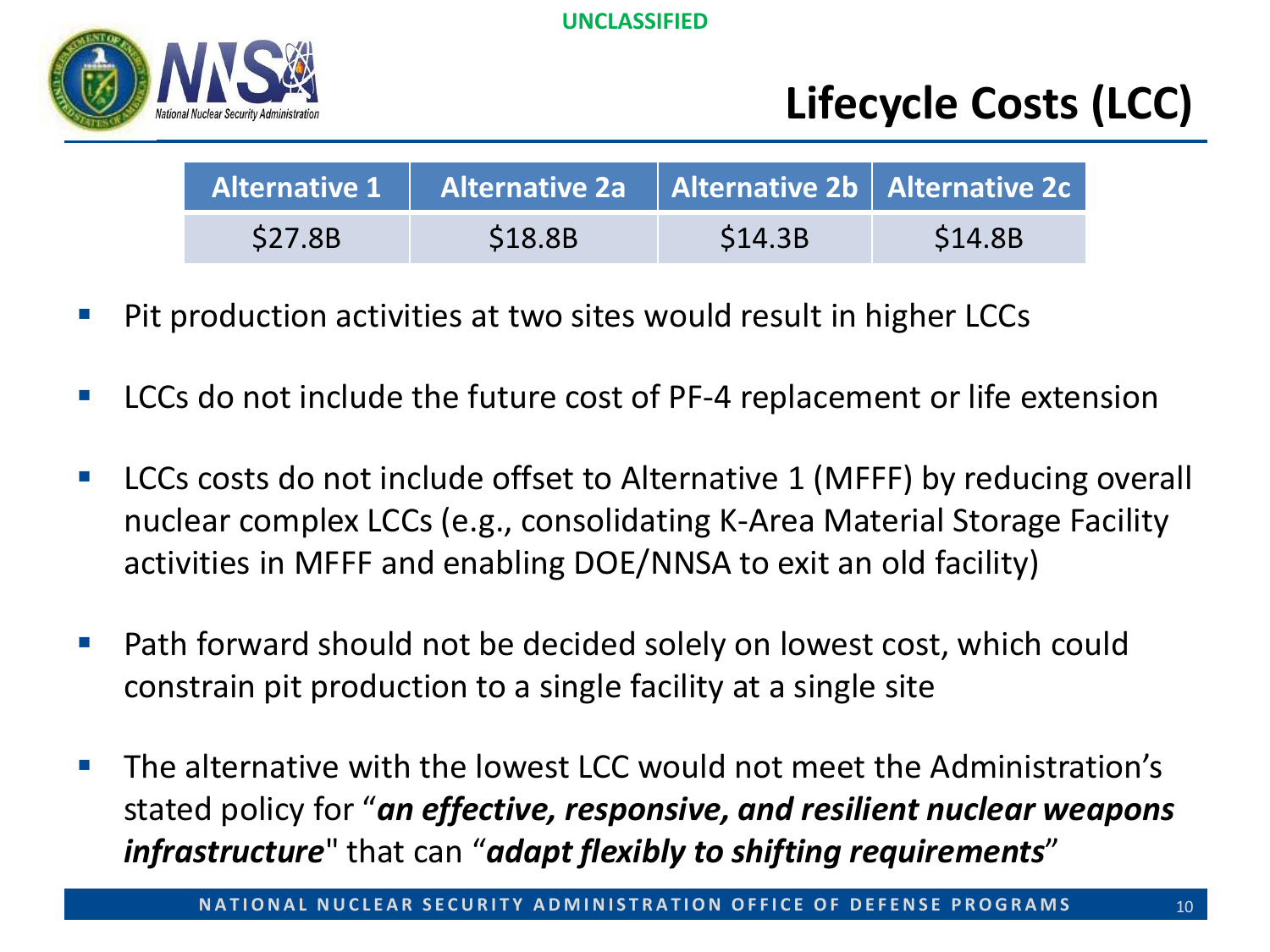

# **Workforce Analysis**

- LMI studied the demand for pit production personnel
	- Manufacturing an additional 50 ppy at LANL requires between 350-500 additional production staff
	- Manufacturing 50 ppy at SRS requires 722 production staff
- **EXTERNIT LMI translated LANL job descriptions to Bureau of Labor and Statistics** Standard Occupational Classifications (SOC) to use census data to evaluate supply in a 50-mile radius
- Both locations could support increased staffing; however, there are more workers available in the SRS locality in 4 of the 5 job classifications studied
- Cost of living and average age of the workforce are both lower near SRS when compared to LANL



Source: U.S. Census 2016 American Community Survey.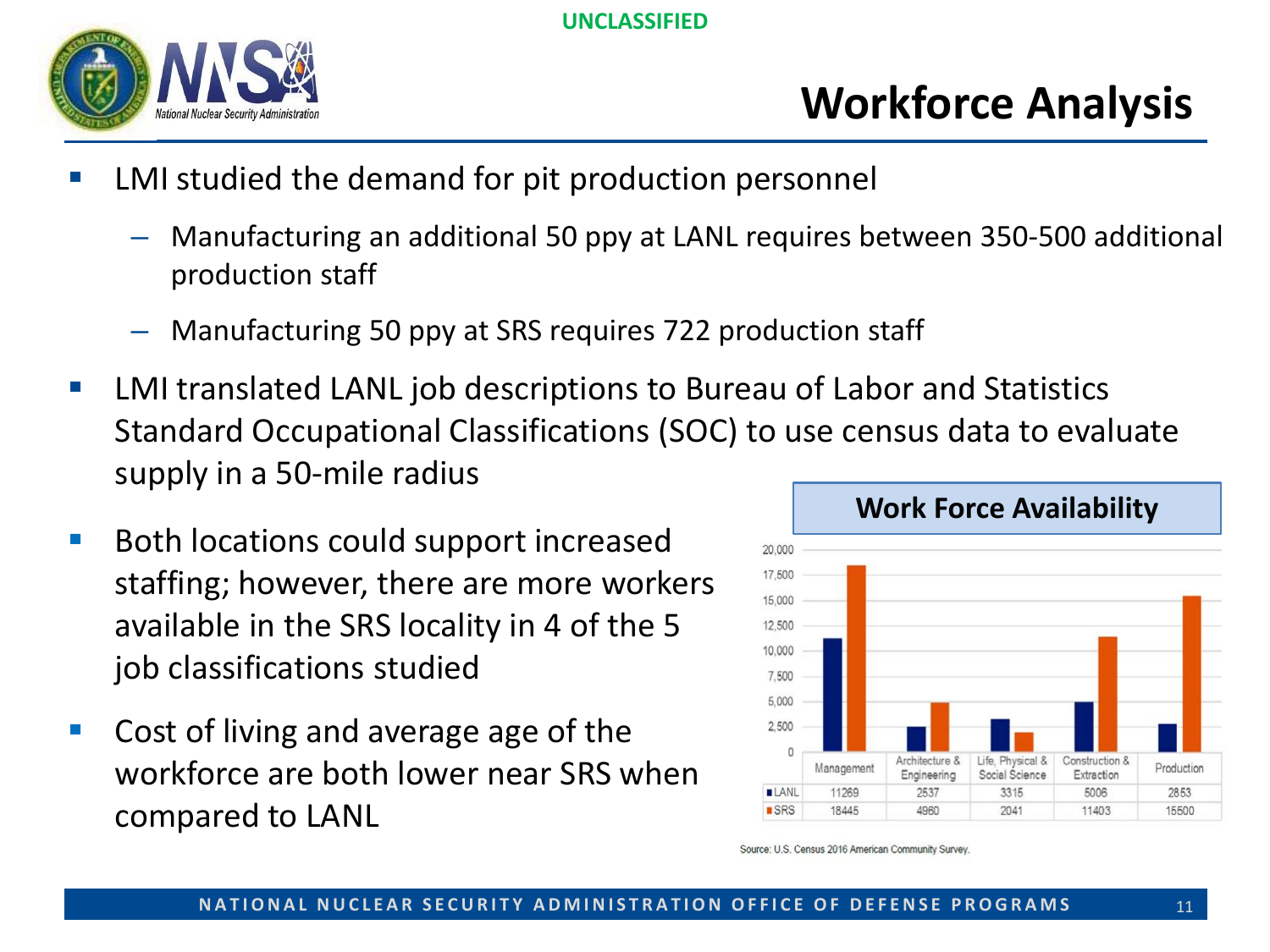

#### **Recommended Alternative**

- The best strategy for achieving 80 WR ppy in 2030, is to:
	- Repurpose MFFF to produce 50 WR pits
	- Maximize pit production in PF-4 to extent practicable
- **This approach:** 
	- Capitalizes on enduring 30 WR ppy capability in PF-4, which can increase with 2 shifts
	- Retains LANL as the Plutonium Center of Excellence
	- Embraces the Administration's policy for "an effective, responsive, and resilient nuclear weapons infrastructure" that can "adapt flexibly to shifting requirements"
	- Executes the lowest risk alternative with shortest construction schedule; while utilizing PF-4 to build ahead as much as possible
	- Provides the Nation with an appropriately tailored robust, redundant, and resilient pit production capability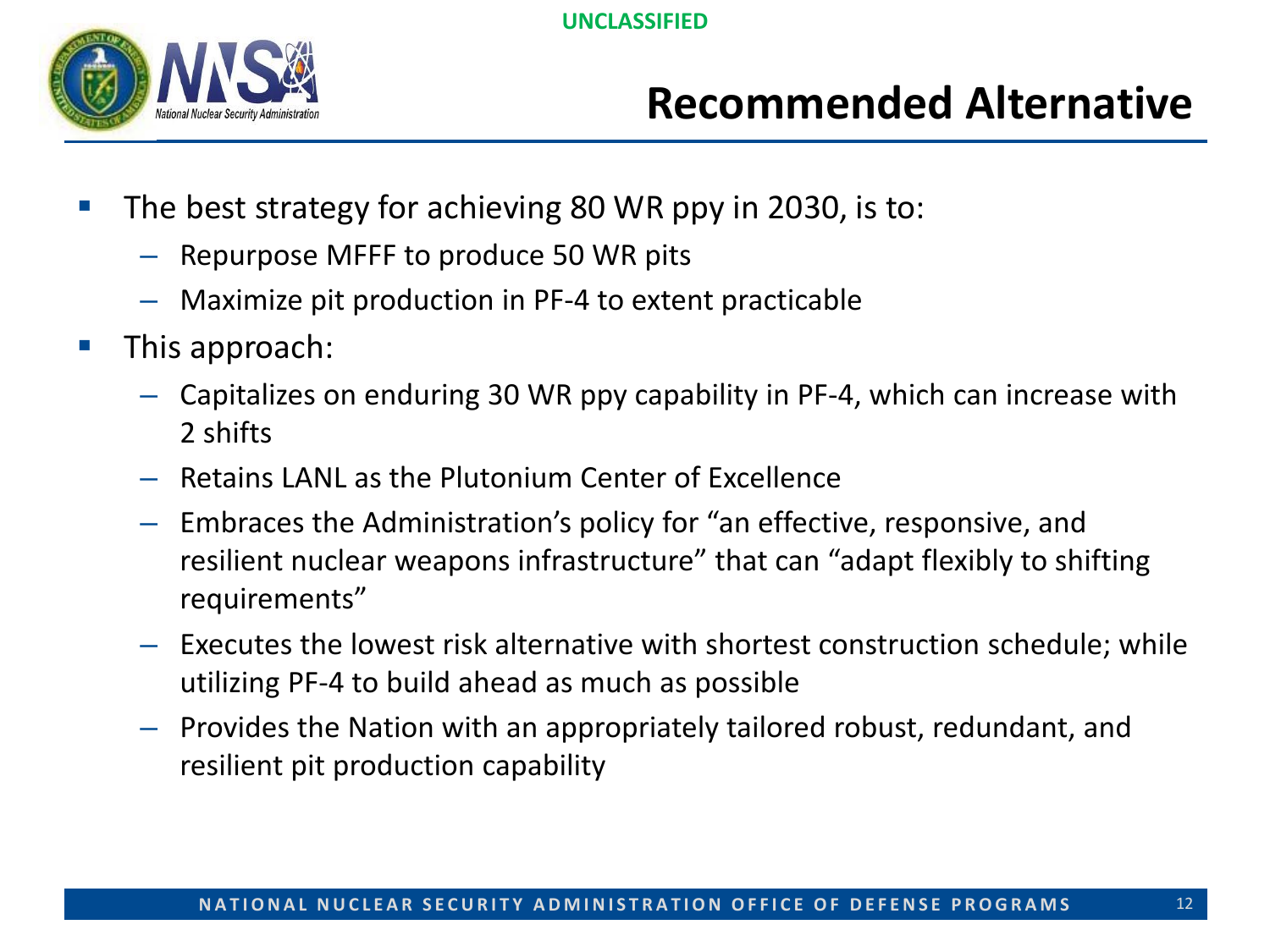

# BACK UP SLIDES

**NATIONAL NUCLEAR SECURITY ADMINISTRATION OFFICE OF DEFENSE PROGRAMS**